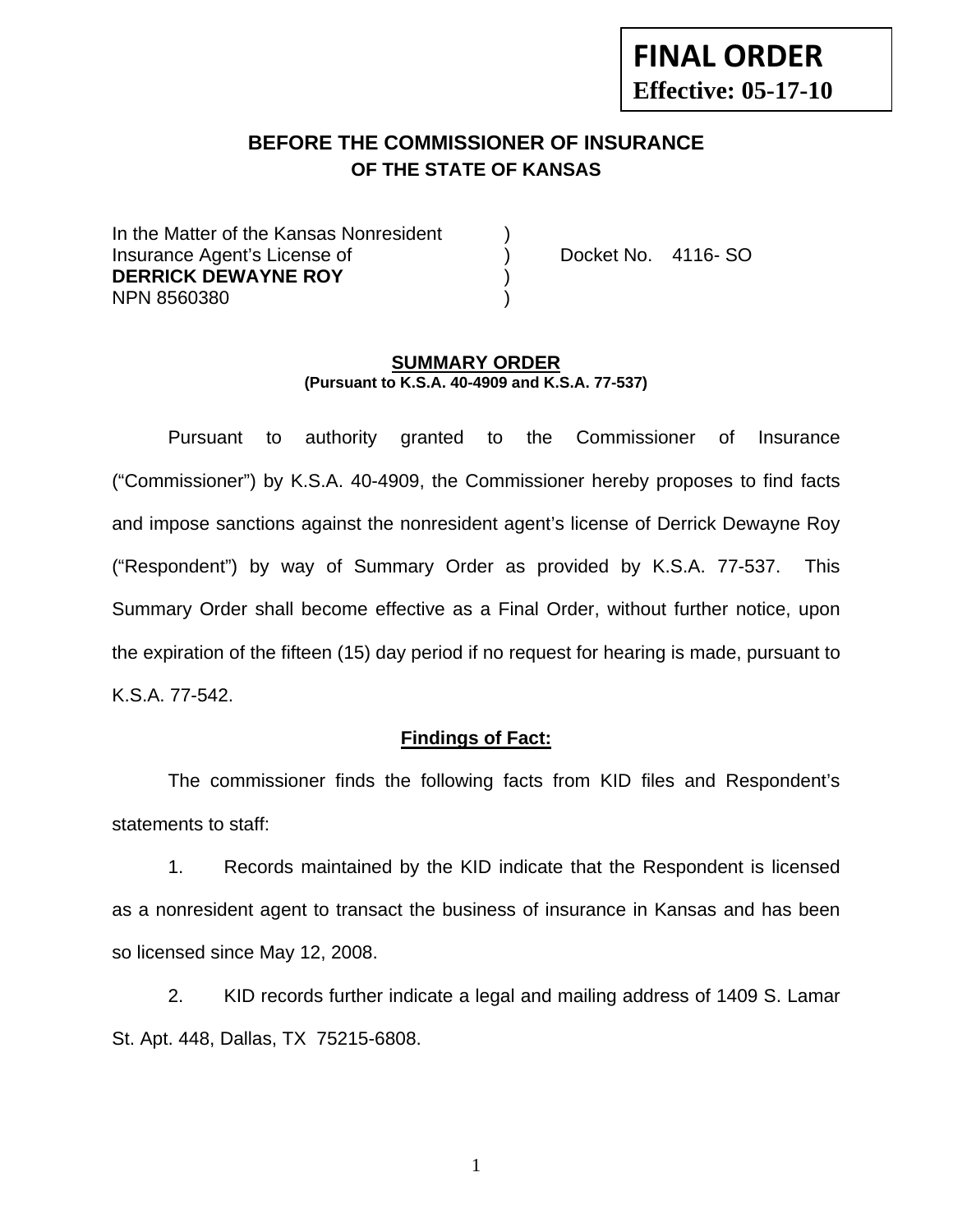3. On or about March 19, 2010 a review of the NAIC State Producer Licensing Report revealed that Respondent's Texas resident producer's license was voluntarily surrendered on October 20, 2009. Further, Respondent's Arkansas nonresident license was revoked November 13, 2009 and Respondent's Idaho nonresident license was revoked February 24, 2010.

4. Respondent has failed to report the discipline on his license to KID.

 5. On March 23, 2010 a letter was mailed to Respondent at the above listed mailing address, outlining the above facts. The letter was not returned and Respondent has not responded to the facts contained in the letter.

### **Applicable Law**

6. K.S.A. 40-4909(a) provides, in relevant part:

"The commissioner may deny, suspend, revoke or refuse renewal of any license issued under this act if the commissioner finds that the applicant or license holder has:

- (2) Violated:
	- (A) Any provision of chapter 40 of the Kansas Statutes Annotated, and amendments thereto, or any rule and regulation promulgated hereunder
- (8) Used any fraudulent, coercive, or dishonest practice, or demonstrated any incompetence, untrustworthiness, or financial irresponsibility in the conduct of business in this state or elsewhere. . .."

 7. The Commissioner may revoke any license issued under the Insurance Agents Licensing Act if the Commissioner finds that the interests of the insurer or the insurable interests of the public are not properly served under such license. K.S.A. 40- 4909(b).

 8. A producer must inform the Commissioner of Insurance within 30 days of any discipline against a producer's license. K.A.R. 40-7-9(a).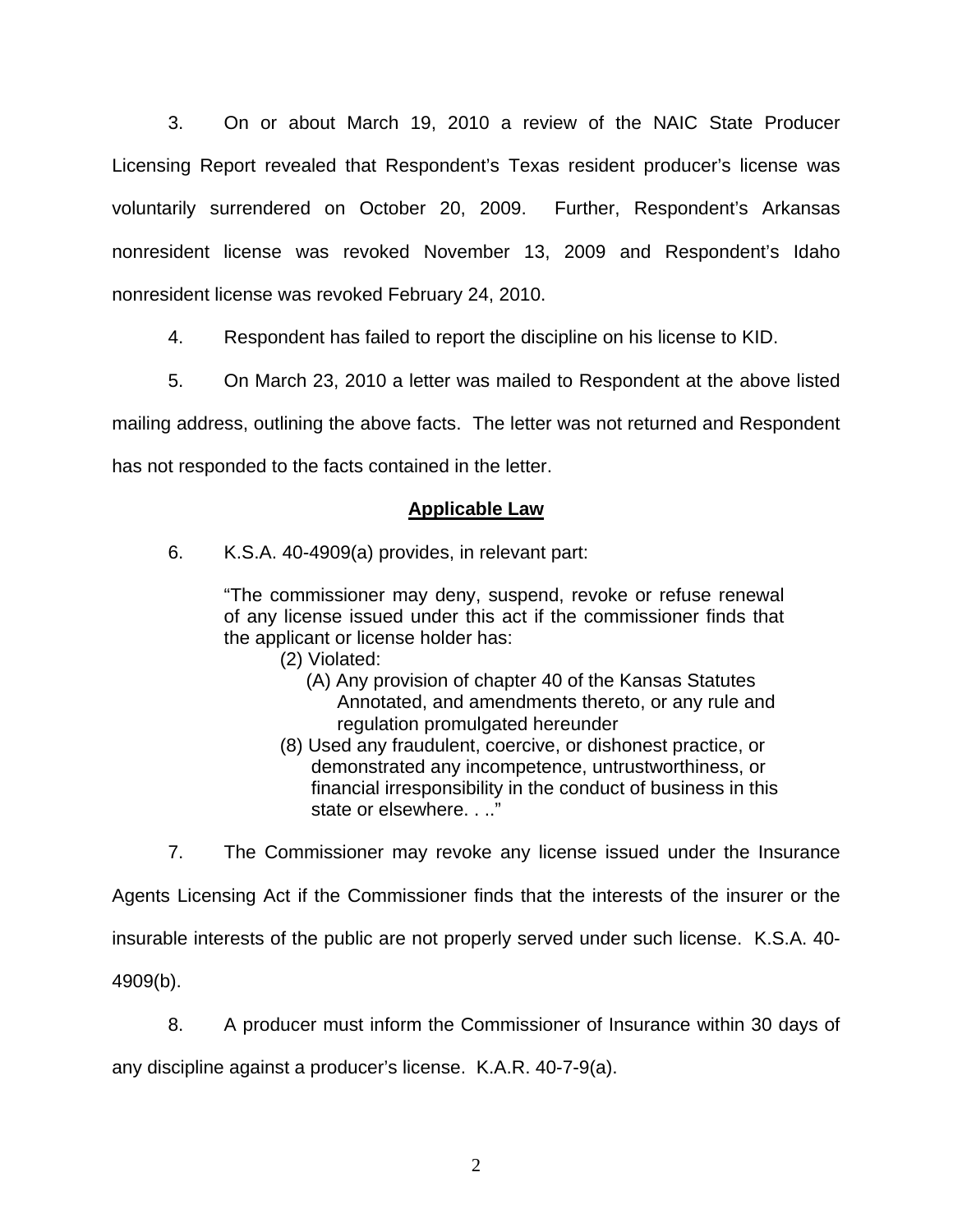#### **Conclusions of Law**

 9. The Commissioner has jurisdiction over Respondent as well as the subject matter of this proceeding, and such proceeding is held in the public interest.

The Commissioner finds, based on the facts contained in paragraphs 3 and 4, that Respondent has demonstrated incompetence, untrustworthiness, or financial irresponsibility in the conduct of business.

 10. Based on the Respondent's discipline and failure to report the discipline, the Commissioner concludes that sufficient grounds exist for the revocation of Respondent's insurance agent's license pursuant to K.S.A. 40-4909(b) because such license is not properly serving the interests of the insurer and the insurable interests of the public.

 11. Based on the facts and circumstances set forth herein, it appears that the use of summary proceedings in this matter is appropriate, in accordance with the provisions set forth in K.S.A. 77-537(a), in that the use of summary proceedings does not violate any provision of the law and the protection of the public interest does not require the KID to give notice and opportunity to participate to persons other than Respondent.

**IT IS THEREFORE ORDERED BY THE COMMISSIONER OF INSURANCE THAT** the Kansas nonresident insurance agent's license of Derrick Dewayne Roy is hereby **REVOKED. It is further ordered,** that Derrick Dewayne Roy shall **CEASE and DESIST** from the sale, solicitation, or negotiation of insurance and/or receiving compensation deriving from the sale, solicitation, or negotiation of insurance conducted after the effective date of this order.

3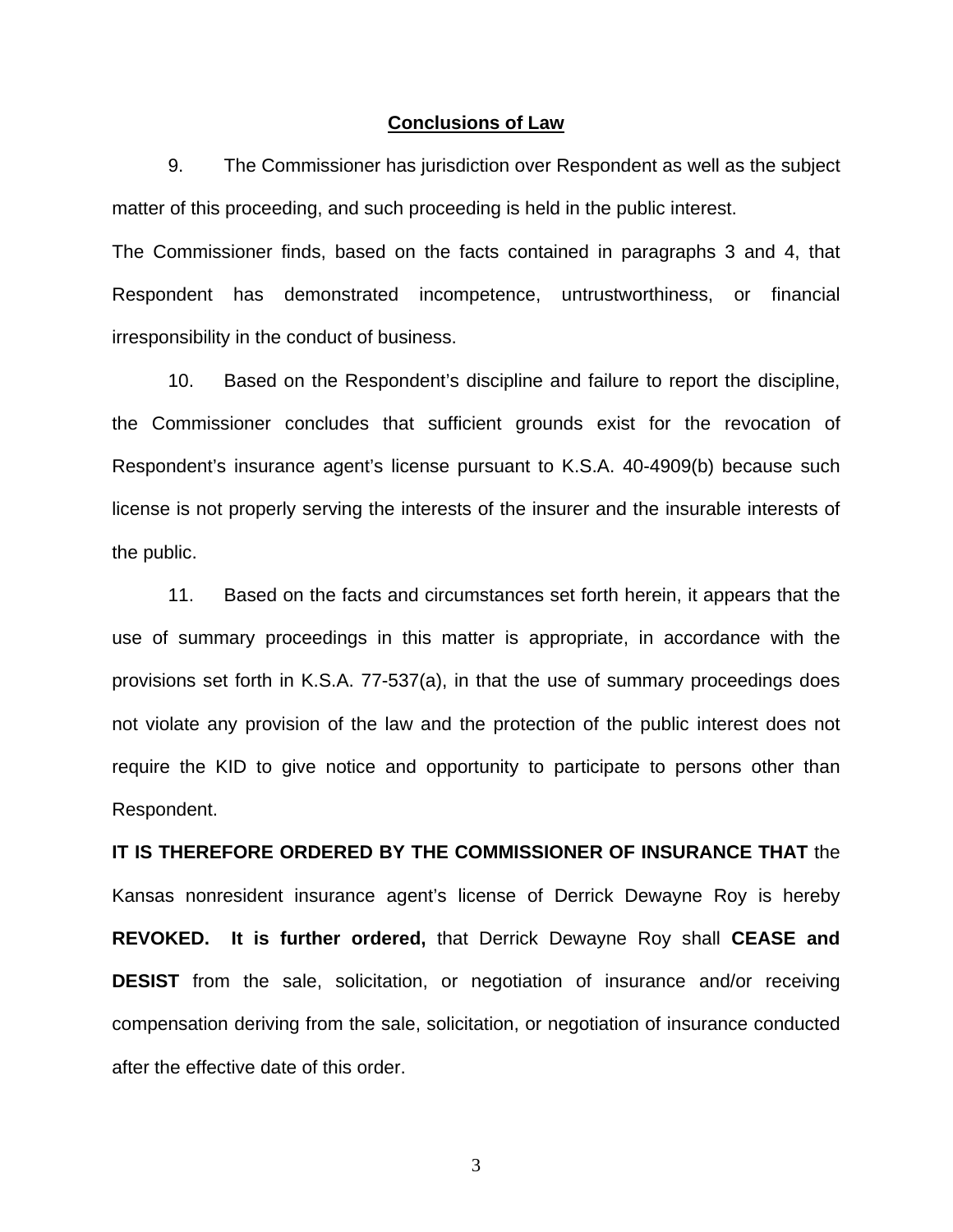#### **NOTICE OF RIGHTS**

(Pursuant to K.S.A. 77-542)

Derrick Dewayne Roy is entitled to a hearing pursuant to K.S.A. 77-537 and K.S.A. 77-542, the Kansas Administrative Procedure Act. If Respondent desires a hearing, he must file a written request for a hearing with:

 John W. Campbell, General Counsel Kansas Insurance Department 420 S.W. 9<sup>th</sup> Street Topeka, Kansas 66612

This request must be filed within fifteen (15) days from the date of service of this Order. If Respondent requests a hearing, the Kansas Insurance Department will notify him of the time and place of the hearing and information on procedures, right of representation, and other rights of parties relating to the conduct of the hearing, before commencement of the same.

If a hearing is not requested in the time and manner stated above, this Summary Order shall become effective as a Final Order upon the expiration of time for requesting a hearing, pursuant to K.S.A. 77-613. In the event Respondent files a Petition for Judicial Review, pursuant to K.S.A. §77-613(e), the agency officer to be served on behalf of the Kansas Insurance Department is:

 John W. Campbell, General Counsel Kansas Insurance Department 420 S.W.  $9<sup>th</sup>$  Street Topeka, Kansas 66612